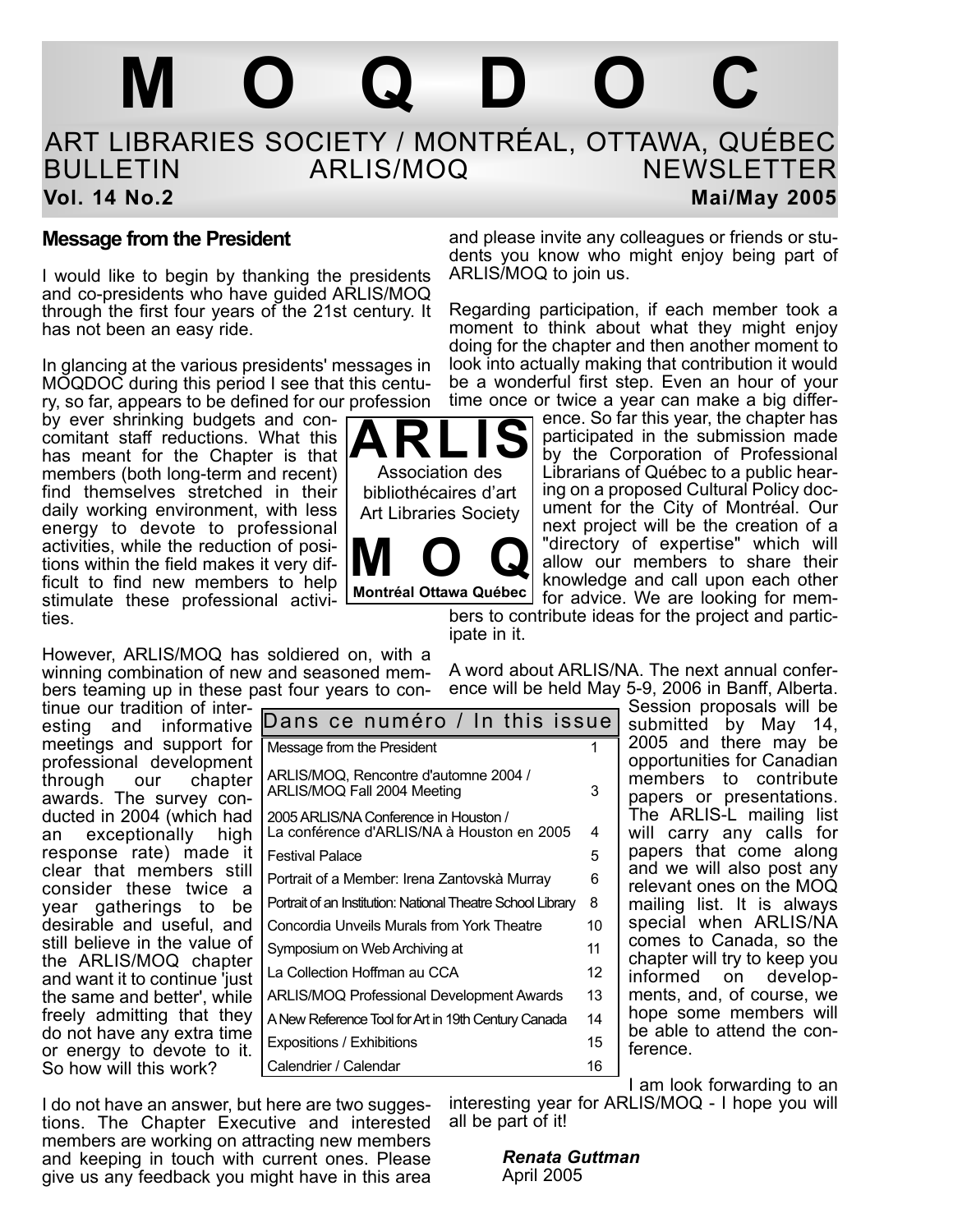**MOQDOC** est publié deux fois par an par ARLIS/MOQ, section Montréal-Ottawa-Québec de l'Art Libraries Society of North America (329 March Road, Suite 232, Box 11, Ottawa, Ontario, K2K 2E1; Téléphone : (800) 817-0621 ; télécopieur : (613) 599-7027 ; courrier électronique : arlisna@igs.net/).

Cette publication est distribuée sans frais aux membres d'ARLIS/MOQ. Pour obtenir plus d'information concernant l'adhésion à ARLIS/MOQ ou l'abonnement à MOQDOC veuillez consulter : http://arlismoq.library.concordia.ca/

MOQDOC is published twice each year by ARLIS/MOQ, the Montreal/Ottawa/Québec chapter of the Art Libraries Society of North America (329 March Road, Suite 232, Box 11, Ottawa, Ontario, K2K 2E1; Telephone: (800) 817-0621; Fax: (613) 599-7027; Email: arlisna@igs.net/).

This publication is distributed free to ARLIS/MOQ members. For more information regarding membership in ARLIS/MOQ or subscribing to MOQDOC please visit: http://arlismoq.library.concordia.ca/

Dépôt légal : Bibliothèque nationale du Québec / Bibliothèque et Archives Canada<br>ISSN 1180-5641 © 20 © 2005 ARLIS/MOQ

### **MOQDOC Comité de rédaction / Editorial Committee**

RÉDACTEUR EN CHEF / EDITOR Philip Dombowsky

ASSISTANTES À LA RÉDACTION / EDITORIALASSISTANTS Amanda Kelly, Frances Smith

> COMITÉ DE RÉDACTION / EDITORIAL COMMITTEE Philip Dombowsky, Jonathan Franklin, Isabelle Crépeau

> > TRADUCTION / TRANSLATION Isabelle Crépeau, Jonathan Franklin, Sylvie Roy

> > > MISE EN PAGE / DESIGN Sylvie Alix

### **ARLIS/MOQ Comité exécutif / Executive Committee 2005**

PRÉSIDENTE / PRESIDENT Renata Guttman

SECRÉTAIRE / SECRETARY Mary Gordon

TRÉSORIÈRE / TREASURER Kathryn Kollar

RESPONSABLE DES MEMBRES / MEMBERSHIP SECRETARY Paul Chénier

EX-PRÉSIDENTES / PAST PRESIDENTS Isabelle Crépeau, Susan Travis

REPRESENTATIVE DE ARLIS/CANADA / ARLIS/CANADA REPRESENTATIVE Isabelle Crépeau

**Autres comités / Other Committees**

BOURSE, DÉVELOPPEMENT PROFESSIONNEL / PROFESSIONAL DEVELOPMENT AWARD Melinda Reinhart, Isabelle Crépeau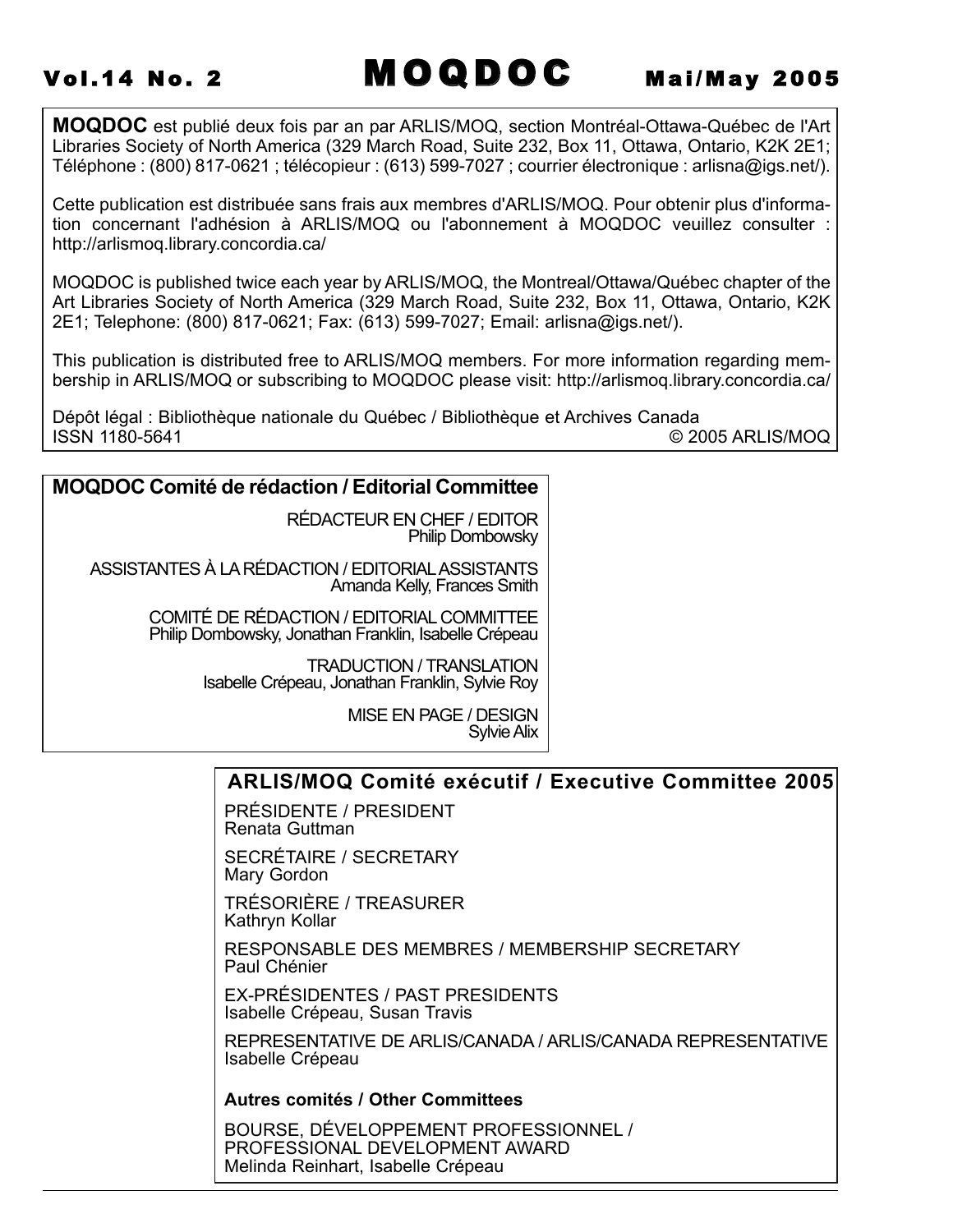### **ARLIS-MOQ, Rencontre d'automne 2004 Centre Canadien d'Architecture Montréal, 19 novembre 2004**

À la suite de la rencontre du Printemps 2004, deux membres séniors d'ARLIS/MOQ se sont sentis préoccupés par le déclin des membres fréquentant l'association. Ils ont décidé de faire part de leurs inquiétudes et ont envoyé une lettre aux co-présidentes. En réponse à cela, le Comité exécutif s'est réuni et a décidé de lancer une enquête. Un questionnaire a été envoyé au mois de septembre suivant. Lors de la réunion d'Automne 2004 au Centre Canadien d'Architecture (CCA), le Comité exécutif a présenté les résultats de l'enquête. Une discussion entre les membres a permis de formuler trois propositions pour l'anné 2005: former un comité ad hoc qui, à la suite d'une séance de remue-méninges, devra recommander un projet pour ARLIS/MOQ; créer un répertoire d'expertises des membres; mettre en place un programme de mentorat chargé d'établir un lien avec les étudiants des écoles de bibliothéconomie de Montréal, d'Ottawa et de Québec intéressés par la pratique dans le domaine des arts. La réunion fut suivie par une visite guidée (français/anglais) de l'exposition en cours au CCA: "Les années soixante: Montréal voit grand".

*Susan Travis Isabelle Crépeau* ARLIS/MOQ, co-présidentes 2004

### **ARLIS/MOQ Fall 2004 Meeting Canadian Centre for Architecture Montreal, November 19, 2004**

After the spring meeting of 2004, two senior members of ARLIS/MOQ became concerned about declining memberships in the organization. To address this concern, a letter was sent to the co-presidents, with the result that the executive committee held a special meeting and decided to conduct a survey, which was sent out in September. The Fall 2004 meeting held at the Canadian Centre for Architecture (CCA) in Montreal was dedicated to a discussion of the results. Three of the strongest proposals were chosen as a focus for 2005: an ad hoc team will carry out a brainstorming session to recommend a special project for ARLIS/MOQ; a "repertoire of expertise" will be created about and for our members; and a mentoring program will be established to link Montreal, Ottawa and Quebec library school students who are interested in art librarianship. The meeting was followed by French and English guided tours of the current exhibition at the CCA: "The 60s: Montreal Thinks Big".

*Susan Travis Isabelle Crépeau* ARLIS/MOQ 2004 co-presidents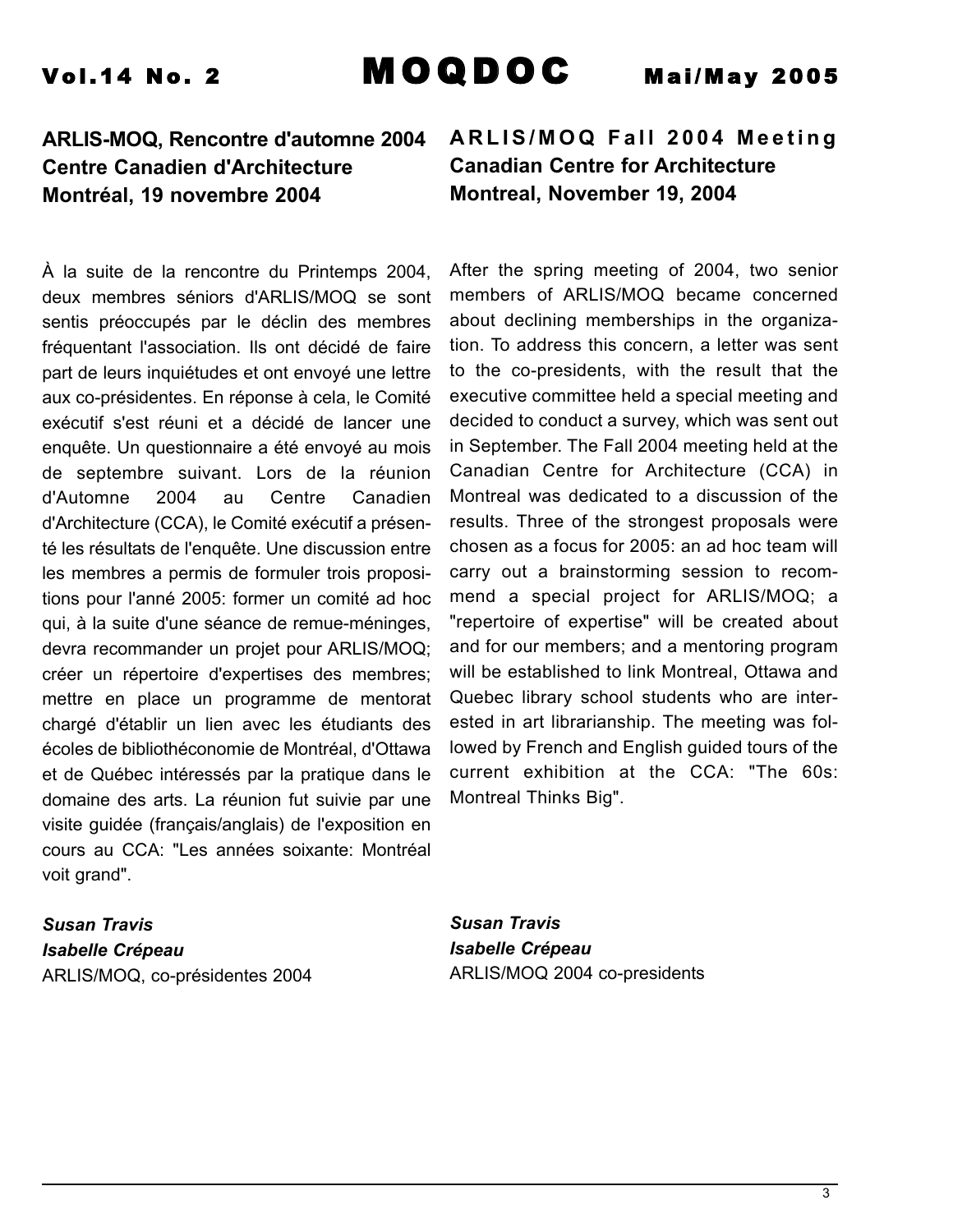

### **Impressions of the 2005 ARLIS/NA Impressions de la Conférence d'ARLIS/NA Conference in Houston**

One innovation of this year's ARLIS/NA Conference in Houston was the introduction of a Chapter Officers' breakout session at the Leadership Breakfast (preannounced in my article in MOQDOC, November 2004). 18 local chapter officers (or delegated members) from all over North America sat down to discuss chapter issues. Recruitment of new members came up repeatedly as a significant challenge, and our hope is to generate a session on the topic of links with library schools at next year's annual conference in Banff (May 5-9, 2006; http://www.arliscanada.ca/banff2006/). The Banff Co-Chairs, Marilyn Nasserden, Jill Patrick, Christine Sammon and Kathy Zimon, aided from afar by James Rout who was not attending but supplied the high-tech bells and whistles, put on a superb presentation combining music, digital footage and Powerpoint images.

Other notable sessions at Houston included several on visual resources, reflecting the emergence of new standards (such as the Visual Resources Association's 'Cataloguing Cultural Objects' guidelines) and resources (such as ARTstor, newly launched in Canada). An excellent session was entitled 'Outside the box, beyond the cubicle: developing versatile cataloguers', while 'Art museum libraries: a European perspective' drew interesting comparisons with libraries in London (England), Amsterdam and Florence. There were also tours of the Museum of Fine Arts, Houston and the Menil Collection (African and Oceanic art and Surrealism, unexpectedly located in a humdrum suburb of the city with the nearby Rothko Chapel adding to the mix).

The minutes of the ARLIS/Canada meeting in Houston on Monday April 4 will be available on the ARLIS/Canada web site (http://www.arliscanada.ca/)

Furthermore, do not forget to make use of the new ARLIS/NA website (http://www.arlisna.org/). You will see that the home page includes a profile of one of the Society's members. The intention is to feature a different member each month, so don't hesitate to volunteer with a statement and photograph - we need Canadian content! Contact: Janine Henri, Chair, ARLIS/NA Membership Committee, jhenri@mail.utexas.edu.

### *Jonathan Franklin*

Canadian Representative to ARLIS/NA Head of Collections and Database Management, **Library** National Gallery of Canada

## **à Houston en 2005**

Tout nouveau à la conférence d'ARLIS/NAà Houston cette année était l'ajout de la session des administrateurs des sections locales (déjà mentionné dans mon article dans MOQDOC, novembre 2004). Dix-huit administrateurs de sections, ou des membres délégués, se sont réunis pour discuter des questions qui concernent les sections. Le recrutement des nouveaux membres a été fréquemment soulevé comme un défi spécial, et nous espérons encourager une session au sujet des liens avec les écoles de bibliothéconomie à la prochaine conférence à Banff (5-9 mai 2006 http://www.arliscanada.ca/banff2006/). Les co-présidentes pour Banff, Marilyn Nasserden, Jill Patrick, Christine Sammon et Kathy Zimon, aidées à distance par James Rout qui était absent mais qui avait fourni les prouesses technologiques, ont donné une présentation superbe qui combinait la musique, du film digital et des images Powerpoint.

Parmi les sessions dignes de mention à Houston : plusieurs sur les ressources visuelles, ce qui reflète la parution de nouveaux standards (comme les lignes directrices 'Cataloguing Cultural Objects' de la Visual Resources Association) et de nouvelles ressources (comme ARTstor, dont le début au Canada coincidait avec la conférence). 'Outside the box, beyond the cubicle: developing versatile cataloguers' était le titre d'une session enrichissante, tandis que 'Art museum libraries: a European perspective' fournissait des comparaisons intéressantes entre des bibliothèques à Londres, à Amsterdam et à Florence. Il y avait aussi des visites au Museum of Fine Arts Houston, et la Menil Collection (art africain, océanique et surréaliste), dont l'emplacement inattendu aux confins d'une banlieue de la ville est partagée par la Rothko Chapel.

Le procès-verbal de la réunion d'ARLIS/Canada à Houston, lundi le 4 avril, sera affiché au site web d'ARLIS/Canada prochainement (http://www.arliscanada.ca/).

En plus, n'oubliez pas de profiter du nouveau site web d'ARLIS/NA (http://www.arlisna.org/). Vous verrez que la page d'accueil inclut le profil d'un des membres de l'Association. L'intention est de mettre en vedette un membre différent chaque mois, alors n'hésitez pas à vous offrir avec une photo et un texte - nous avons besoin de contenu canadien! Contact : Janine Henri, Présidente, ARLIS/NA Membership Committee, jhenri@mail.utexas.edu.

### *Jonathan Franklin*

Représentant canadien à ARLIS/NA Chef, Gestion des collections et des bases de données, **Bibliothèque** Musée des beaux-arts du Canada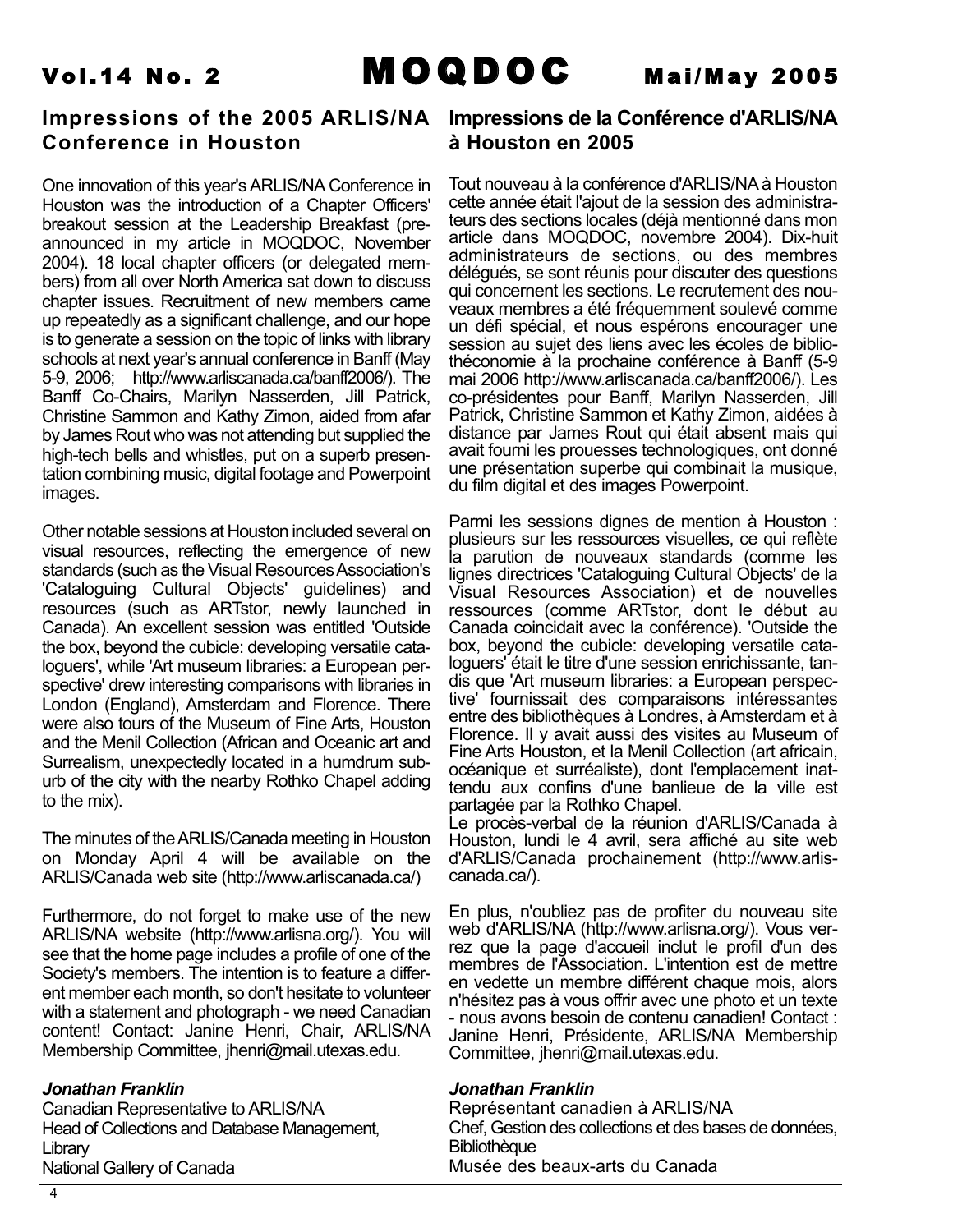### **Festival Palace: une charrette à la Biennale d'art contemporain 2004**

Un bref événement, enclave à la Biennale d'art contemporain, s'est tenu durant la semaine du 25 octobre 2004. La charrette1 universitaire, ce concours traditionnellement organisé par les écoles d'architectures, est relancé depuis une dizaine d'années grâce à une initiative du Centre Canadien d'Architecture et de partenaires.2

En 2004, la charrette s'inspire d'un projet de l'architecte britannique Cédric Price, Festival Palace et oriente le design urbain vers une réflexion sur le quartier des spectacles de Montréal. Les étudiants sont invités à imaginer un aménagement permanent destiné aux nombreux festivals montréalais, à l'angle des rues Jeanne-Mance et Sainte-Catherine. Soixante-neuf équipes composées d'étudiants en architecture, urbanisme, architecture de paysage et design, provenant d'universités québécoises et ontariennes ont répondu à l'appel et se sont réunies le temps d'une fin de semaine pour concevoir leur solution.

Dans un bâtiment en voie de démolition, attenant à l'Église St-James, les panneaux des étudiants se font concurrence. Si vous vous attendez comme moi, à voir des solutions brouillonnes, exposées sur papier calque, plusieurs croquis superposant les idées, la mine de plomb rivalisant avec les feutres et l'encre, des lettrages inégaux, des flèches renvoyant l'œil d'un concept à un autre, c'était il y a quinze ans.

Même si la qualité visuelle des présentations est remarquable, le défi de la communication reste entier. Dans cette guerre de créativité où le spectateur est interpellé, chaque proposition d'aménagement est un univers différent, une nouvelle histoire qui commence. Peut-on lire le panneau comme s'il s'agissait d'un texte figuratif? Est-ce que les composantes s'articulent et forment un système cohérent? Si tel projet d'aménagement était réalisé comment changerait-il ma perception de cet espace? Contribuerait-il à créer un lieu plus festif, à mettre en valeur les artistes, l'environnement bâti? Parmi les six lauréats qui ont attiré l'attention du jury3, permettez-moi de vous présenter trois projets qui soulèvent ces questions.

No. 26. Topographies festives. Grand lauréat. Réalisé par Eric Deamy, Francis Turgeon et Elaine Fortin (UQÀM).

La solution envisagée propose un espace mis en valeur grâce au talus existant. Cette topographie en relief où des lignes droites et amples laissent place aux festivaliers et aux acteurs, éveille l'œil. La composition offre un fragment de calme et laisse large place au monde du festival. Il existe un équilibre entre la pierre, les formes géométriques et la verdure qui font de ce lieu, même absent de fête, un endroit invitant pour le passant. En somme, ce projet révèle un espace urbain serein, plein de charme et tout à fait en accord avec l'environnement. La présentation graphique s'avère aussi un exemple de réussite offrant une lecture limpide, dynamique et souple.

No. 3. Place à la mise en scène ! Mention de la scénographie urbaine. Réalisé par Namé Bilgi (UQÀM), Catherine Szacka, Gregory Dessapt et Lino Gomes-Alves (Université de Montréal).



L'intelligence de ce projet se traduit par une règle bien simple : l'utilisation des bâtiments et de la topographie adjacente pour réaliser une série d'aménagements ponctuels et ciblés. Le spectateur comprend avec justesse que ce lieu est un théâtre à ciel ouvert où l'environnement bâti et le talus deviennent des loges à l'italienne, une scène élizabéthaine et un amphithéâtre grec. Les faisceaux lumineux projetés des bâtiments environnants contribuent à créer un espace hors de la réalité, à transporter le spectateur et l'acteur dans un monde fictif. Ce projet est une métaphore figurative en trois dimensions et grandeur nature qui établit un lien entre la forme - la ville, et les valeurs - l'art de la scène, la place aux arts et aux artistes, etc.

No. 16. Scènes de rues. Mention de la scénographie urbaine. Réalisé par Elizabeth Bouchard, Eric Boucher et Hubert Pelletier (Université de Montréal).

Deux tableaux, un diurne et l'autre nocturne, illustrent la métamorphose de la rue Jeanne-Mance en un espace scénique et festif. En temps de festival, les lampadaires deviennent des mats soutenant projecteurs et caméras. À la nuit tombée, l'utilisation de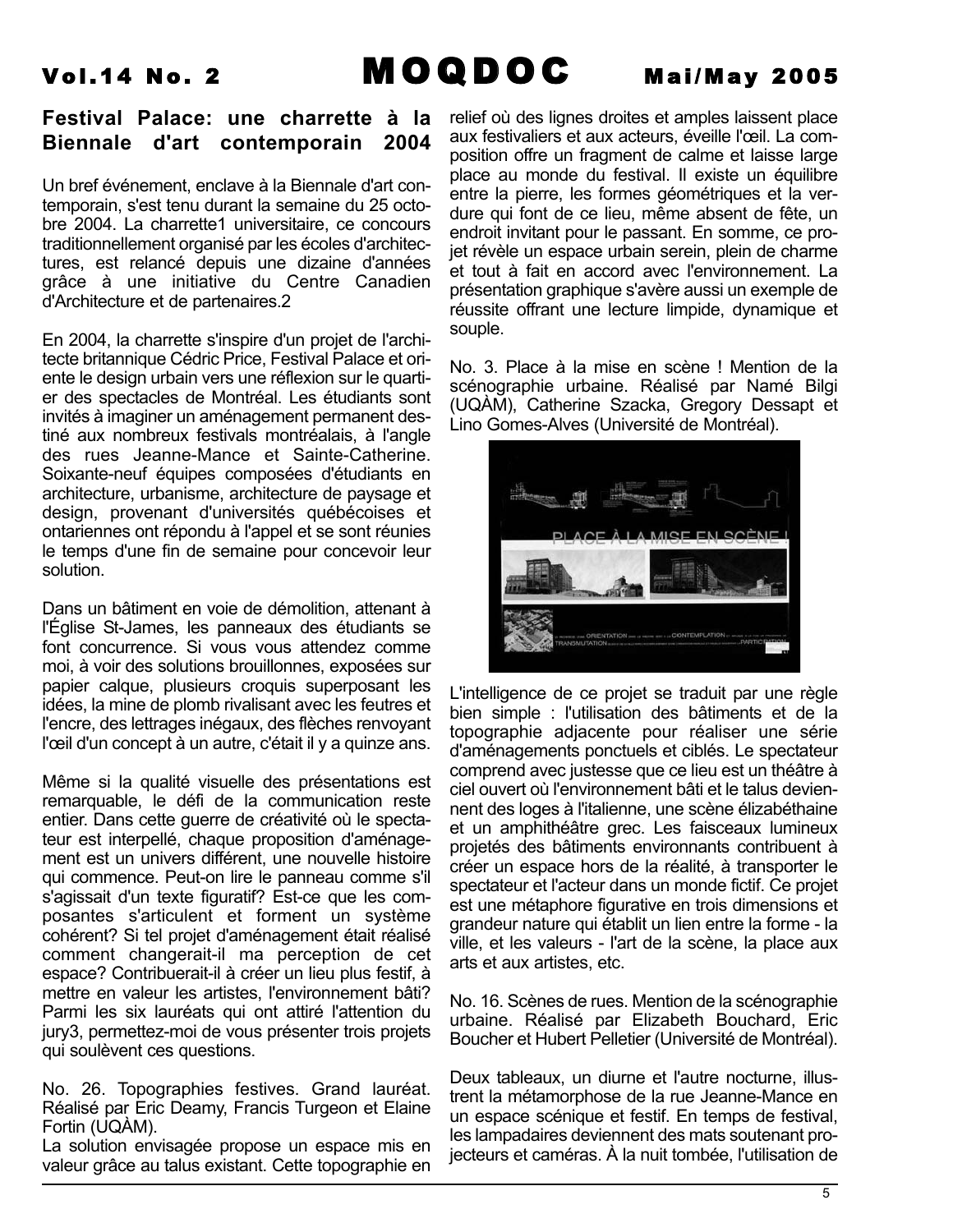

caractère poétique de l'aménagement.



Tout à coup, le festivalier et l'artiste font tous deux partie du spectacle et s'approprient le secteur pour donner vie aux arts et à la culture.

Cette charrette procure une ouverture vers une autre forme de pensée artistique et permet une réflexion sur l'environnement qui s'intègrent étonnamment bien à une biennale d'art contemporain. La visite oblige le spectateur à poser un regard critique sur chaque solution et à se pencher sur la difficulté de communiquer en peu d'images une proposition d'aménagement. À l'instar des historiens de l'art, le visiteur peut certainement être tenté de formuler un lien entre ces travaux et l'idéologie de l'époque et, peut-être, vouloir se demander si nous n'assistons pas au retour d'une tradition classique d'architectures éphémères et festives.

Les soixante-neuf travaux peuvent être visualisés à l'adresse Internet http://www.cca.qc.ca/charrette/

1. (1925, argot des Beaux-Arts). Dans les métiers graphiques, période de travail intensif permettant de mener à bien un projet particulièrement urgent (par allusion aux élèves d'architectes qui, le jour de l'exposition, transportaient leurs travaux dans une charrette). " Grand Robert de la Langue française.

2. Les Écoles d'architecture, d'architecture de paysage, d'urbanisme, de design graphique, de design de l'environnement et de design des Universités de Montréal, de McGill, du Québec à Montréal, de Concordia, de Laval à Québec, de Carleton à Ottawa et de Ryerson à Toronto.

3. Gaëlle Breton-Marot, chercheur et professeur, Martin Leblanc, associé, NOMADE architecture et Richard de la Riva, architecte, Affleck + formaient le jury de la charrette 2004.

4. Il s'agit des trois plus fameuses typologies de théâtre. http://www.cca.qc.ca/charrette/

### *Isabelle Crépeau*

Bibliothécaire adjointe, Acquisitions Centre Canadien d'Architecture

### la lumière brise la perception de la rue et renforce le **PORTRAIT OF A MEMBER**

### **Irena Zantovskà Murray**

Last summer family, friends, and colleagues gathered to pay tribute to Dr. Irena Murray who retired from McGill University Libraries after a distinguished career that spanned almost thirty years. Upon her departure from McGill, Dr. Murray assumed her new position at the Royal Institute of British Architects (RIBA) in London, England, where she was recently appointed Director of the British Architectural Library and Sir Banister Fletcher Librarian.

Born in Prague, Czechoslovakia, Dr. Murray immigrated to Canada in 1968 following the Soviet invasion of her country. Canada was not an unknown country to Dr. Murray at this time. In 1965 she visited Montreal as an exchange student at McGill University, where she took courses in English Literature offered by distinguished Canadian writers, the novelist Hugh MacLennan and the poet Louis Dudek.

In 1970 Dr. Murray completed her Master's degree in Library Science at the University of Western Ontario in London, Ontario, after which she returned to Montreal to work as a reference librarian at McGill University's Humanities Library. Dr. Murray then moved to Ottawa, where she became curator at the MacKenzie King Estate, a museum and archive devoted to Canada's most eccentric Prime Minister. In 1976-77 Dr. Murray went to Paris to work at the École Nationale des Chartes, where she immersed herself in an examination of the series Bibliothèque des meilleurs romans étrangers, housed at the Hachette Archive.

Following her stay in Paris, Dr. Murray returned to the Humanities Library at McGill, where she took on the management of interlibrary loan services. Four years later Dr. Murray was appointed Head of the Blackader-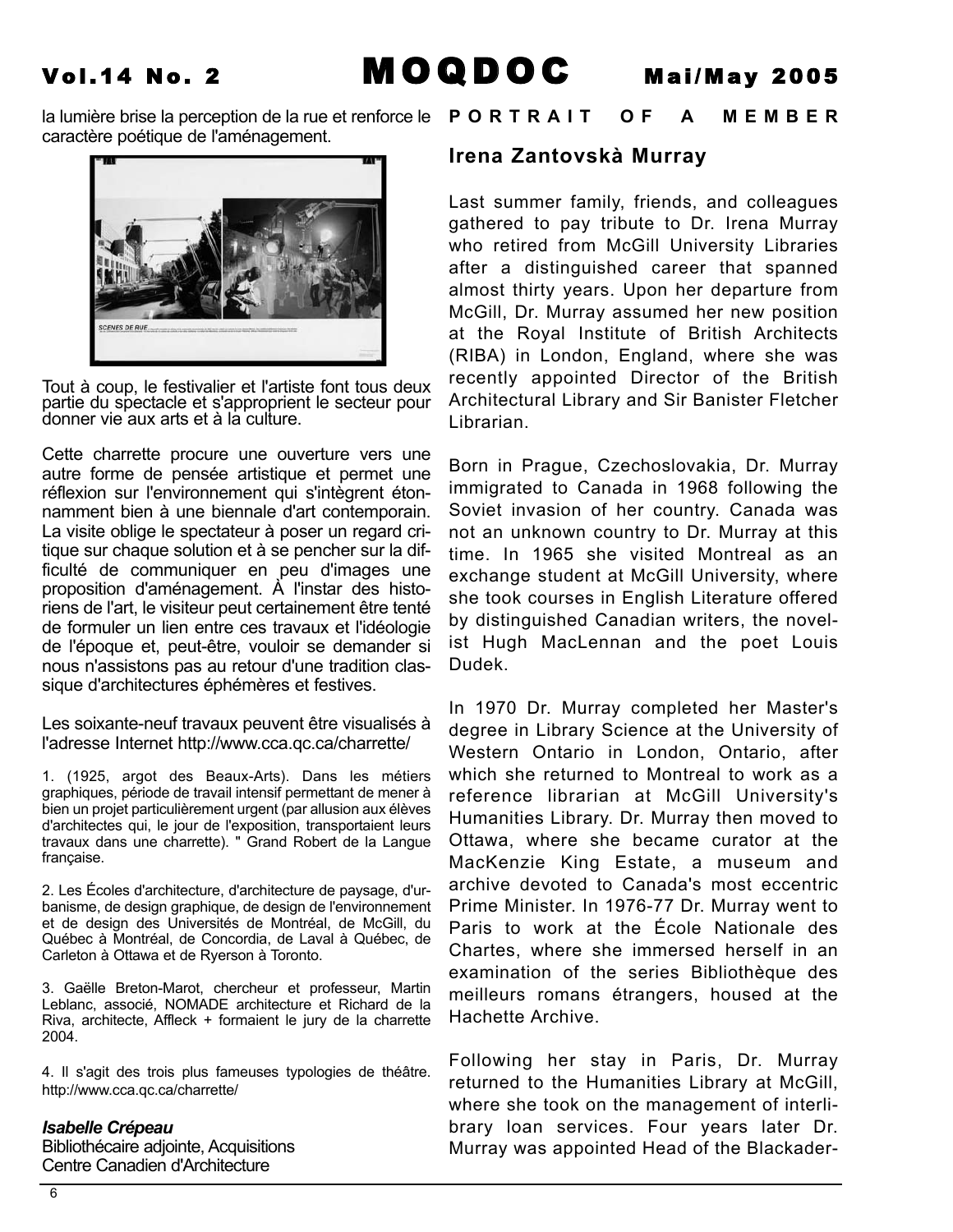Lauterman Library of Architecture and Art, an appointment that was a defining moment in her career. It was here that she began the work that would be the focus of her professional life.

Dr. Murray's interest in archival practice and architecture grew in measure and passion as she devoted more of her time to curating the Canadian Architecture Collection. In the early 1980s, under Dr. Murray's direction and initiative, an ambitious program was launched to organize, describe, and publish a guide to the Canadian Architecture Collection archival holdings. This undertaking includes guides to the holdings of Ramsay Traquair, Percy Nobbs, Edward and W.S. Maxwell, Arthur Erickson, and Moshe Safdie. The publishing program continues to this day.

An innovator, Dr. Murray was an early advocate of the use of the internet as a medium of scholarly communication and a pedagogical tool. Under Dr. Murray's direction the Digital Collections Program was launched in 1996 in conjunction with her pioneering development of hypermedia research guides and online archival inventories of architecture material.

Appointed Chief Curator of the Rare Books and Special Collections Division and the Canadian Architecture Collection at McGill University in 1996, Dr. Murray oversaw the move of this division from its basement location to an improved site on the fourth floor. She was also instrumental in securing funding for the installation of a dedicated climate control system and improved book storage facility for the expanding rare books collection.

For the past eight years, Dr. Murray has been responsible for the unprecedented growth and complexity of the Rare Books and Special Collections Department, encompassing the Canadian Architecture Collection, the Digital Collections Program and the Preservation Program. Her past influence serves as an inspiration and guide to those who currently form the Rare Book Division team.

Dr. Murray's career as a librarian is complemented by her internationally recognized scholarly achievements in such diverse areas as avant-garde Russian periodicals, Czech Cubist art and architectural history, and the work of Moshe Safdie. She is also an experienced curator and has produced exhibitions on Czech cubism and on the work of artists Jana Sterbak and Sylvia Safdie. While working at McGill University Libraries Dr. Murray received her PhD in Architectural History and Theory from McGill University. Her dissertation was entitled Our Slav Acropolis: Language and Architecture in the Prague Castle under Masaryk.

Dr. Irena Murray is an excellent scholar, an inspired leader, and an indomitable manager. She has proven to be loyal and generous to her staff and colleagues. Beyond question, her departure has left a significant void at McGill University Libraries. The Royal Institute of British Architects shall be the fortunate beneficiary of Dr. Murray's wealth of experience, knowledge, skill, and vision. Dr. Murray's new position befits her expertise while fulfilling the aspirations of a lifetime's dedication to the profession. I can think of no one more deserving than she.

### *David McKnight*

Acting Head, Rare Books Division McGill University Libraries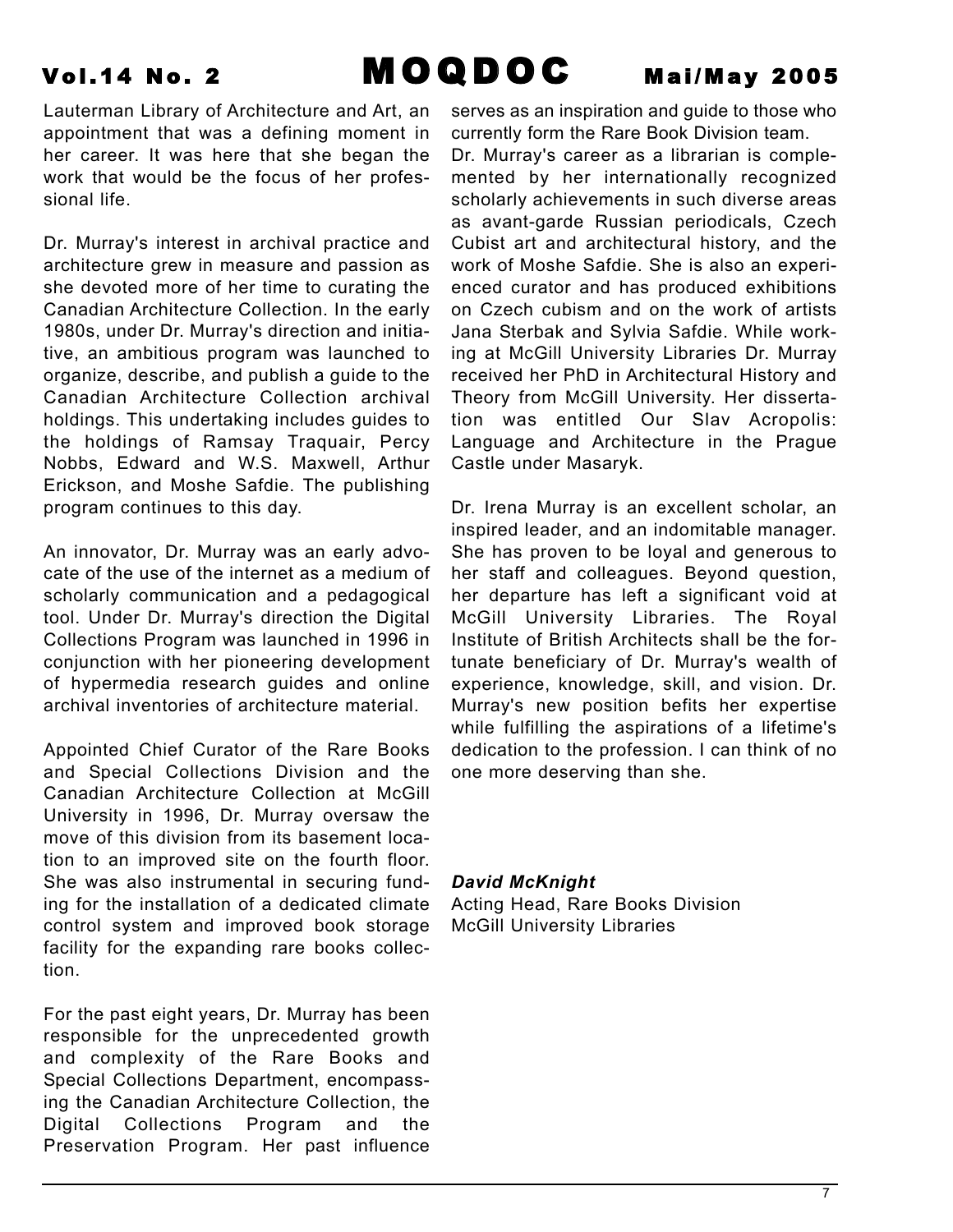### **PORTRAIT OF AN INSTITUTION**

### **The Library of the National Theatre School of Canada, Montreal**

Established in Montreal in 1960, the National Theatre School of Canada (NTS) offers professional training in English and French that encompasses acting, playwriting, directing, scenography and technical production. In this unique training environment, students study their respective theatrical traditions and acquire a sound base in traditional techniques, skills and methods of learning.

Theatre is a collaborative art and at the NTS students experience the interdependence of writing, acting, directing, design and production on a daily basis. In an intimate teaching environment, students benefit from individual training offered by professionals active in their fields. The School's approximately 170 students have direct interactions with a constantly changing pool of close to 200 artists, including directors, producers, technicians, set, sound, lighting and costume designers, playwrights, actors, dancers, singers, stage managers, voice coaches, researchers and librarians.

The NTS comprises two campuses, The Michel and Suria Saint-Denis Pavilion and Monument-National. The latter, in the heart of downtown Montreal, was painstakingly restored in 1993. This century-old building houses four theatres, workshops and a large rehearsal hall. The Michel and Suria Saint-Denis Pavilion, situated on the border between Plateau Mont-Royal and Mile End, houses the library, as well as specially converted spaces for rehearsals, studio work, sound and lighting.

### **History**

Originally founded as the Community Players Library in 1941 by theatre designer Robert Mulligan, librarian Beatrice Munro Brown and M. Marie Stehle as an affiliate to the Montreal Repertory Theatre (MRT), the library did not have an auspicious beginning. In 1952 a fire on Guy Street destroyed the first collection, which comprised the collected works of the late Martha Allan, founder of MRT and many donations from various other MRT members including Louis Mulligan. After this tragedy, the library slowly built

up a second collection based on generous donations of plays from Samuel French (Canada) Ltd, works from the Theatre Collection of the New York Public Library and consistent investment from the National Theatre School. The library has since developed into the most comprehensive documentation centre for the theatre arts in Canada.

### **Mission**

Closely tied to the Schools' goals and objectives, the library's mission is to locate, acquire, organise, preserve and disseminate documents relating to theatre and the performing arts. Its aim is to sustain the pedagogical mission of the NTS and to make the collection accessible to the wider theatrical community via its online catalogue. Working within the framework of Canadian and Québécois culture, the library aspires to develop itself as a model institution for research in theatre and the performing arts, as well as to concentrate on the preservation of all documents published in Canada, encompassing both French and English Canadian theatrical heritage.

### **Clientele**

The main clientele of the library is the National Theatre School's students and their teachers. Nevertheless, the library is open to the general public on a subscription basis. In 2004, it had more than 1,000 registered members, mainly teachers and students from other drama schools and departments, theatre professionals including actors, playwrights, designers, artistic directors, technicians, as well as amateur and professional theatre companies. An increasing number of library users are professionals in the visual arts field and work as designers or research assistants for film and TV, opera, cabaret and circus productions. Last but not least, the pure amateur theatre lover is a frequent and most welcome guest. As an indication of how widely it is used, in 2004 the library received 24,705 visits from its users, circulated 20,390 documents, had 375 ILL requests from other institutions and responded to no fewer than 2,144 telephone requests from the public.

### **Collection**

The library receives a consistent acquisition budget from the NTS, which constitutes, together with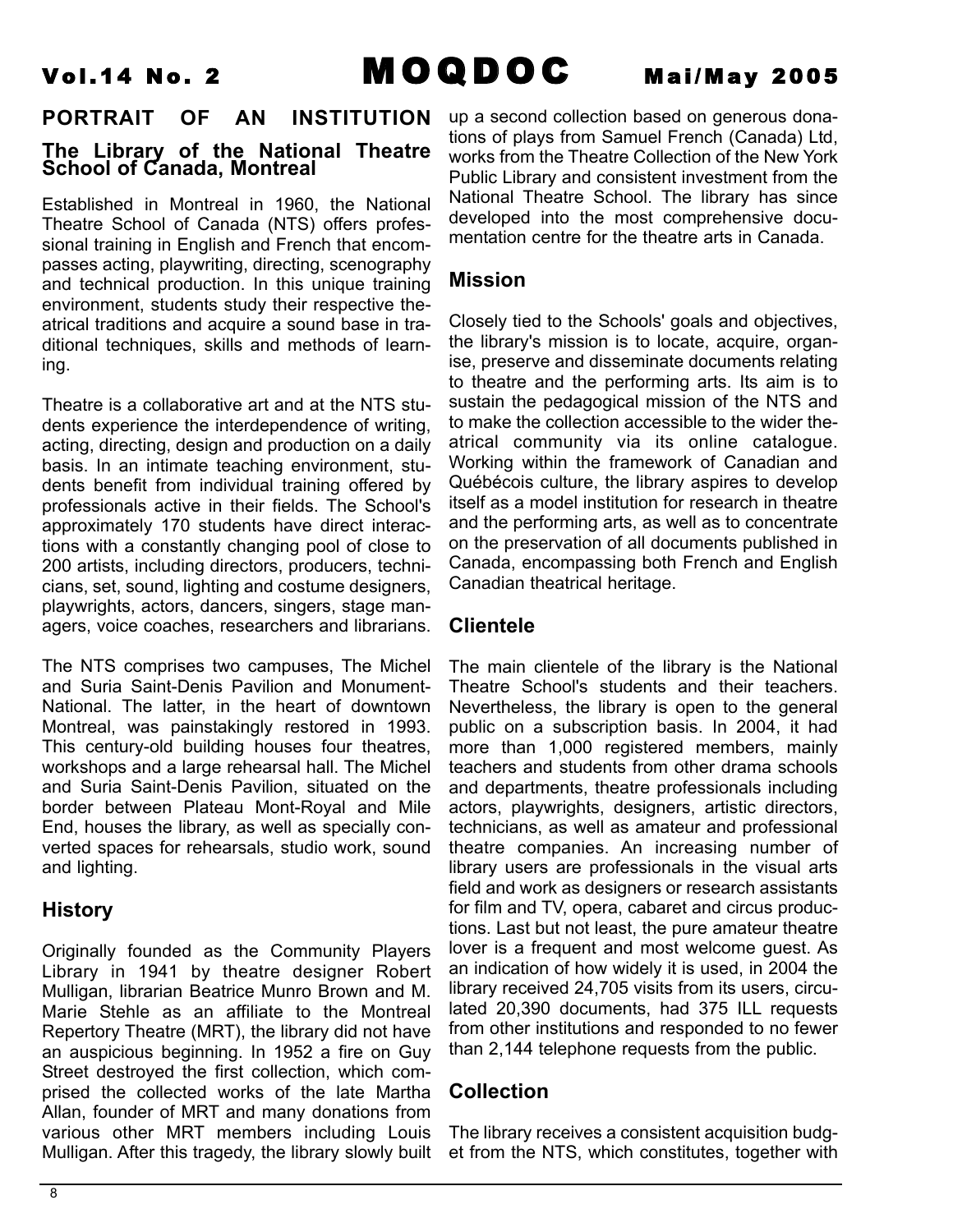an important increase in book donations, the basis for its collection development. More than 49,000 documents are housed in a co-lingual collection, which concentrates for the most part, on theatre and the performing arts. The various other related subjects collected for the needs of our users encompass documents in the applied arts, architecture, cinema, costume, design, drawing, engraving, geography, graphic art, history, interior design, literature, music, painting, and photography.

In addition, the library holds 78 current periodicals and roughly 500 out-of-print periodical titles; more than 1,500 files with press-clippings on theatre professionals (actors, authors, directors, designers, etc.); a file collection comprising theatre companies in Canada and worldwide, theatre associations and theatre festivals; some 3,900 files on plays; and about 2,200 theatre posters and a comprehensive collection of 11,200 playbills and theatrical programs, mainly from Quebec, English Canada, the Eastern United States, France and England, some of which date back to the end of the 18th century.

As an example of the kind of material requested by our users in a theatrical library, you are invited to imagine the extensive research that is required in order to stage a play like the 'Cherry Orchard' (1904). All students involved in the production need to obtain extensive information about the different translations from the original Russian text and biographical details concerning Anton Chekhov; research the political, social, cultural and historical context of pre-revolutionary Russia; examine Russian architecture - specifically a Russian country estate, including its interiors, exteriors and decoration; explore contemporary Russian culture through photographs; and perhaps find inspiration by way of art produced in Russia during the period. The library's task is to provide all this information and much more to the director, the actors, the costume and stage designers and the technical production crew.

Iconographical material plays a key-role for the designers' research and the library has therefore developed several additional tools that complement the book collection. Among these are a postcard collection of more than 10,000 postcards from all over the world, organized by country, city, architectural structures, urban spaces,

artworks, etc; an image collection of costumes and accessories, organized by country and timeperiod, which enables more in-depth research of period clothing and costumes; a special image collection of otherwise difficult-to-find categories of objects, patterns, visually emotional topics, etc; and over 200 videos (available for internal use only) on the techniques of acting, directing, costuming, set designing, etc. These comprise the beginning of a steadily increasing audiovisual collection.

### **Services**

The library's automated database is supported by BiblioMondo's 'Portfolio' - an integrated database management system with a bilingual interface that corresponds to the cultural diversity of our users. Library staff is presently fine-tuning its colingual subject catalogue, which will eventually allow subject searches in both English or French and display cross-referenced results in both languages on the search screen. Our online catalogue is accessible for the moment through 7 OPAC terminals located within the library. External users will be able to access our online catalogue sometime in 2005. In addition, the library staff has compiled a bank of French audition scenes from international and local theatres, with several hundred dialogue extracts from classical and contemporary theatre repertoire. This reference databank is constantly in heavy demand.

Reference services to all our internal and external users are the most important services the library staff of 5 provide and these services are highly personalised, through the reference desk, by phone or e-mail. Our staff are extremely knowledgeable and provide guided tours to the library, research assistance, as well as general guidance - they are often requested to suggest plays and audition pieces. For further details about the library, including membership, our opening hours and the collection, we invite you to visit the School's website: www.ent-nts.qc.ca/.

### *Wolfgang Noethlichs*

Head Librarian National Theatre School Library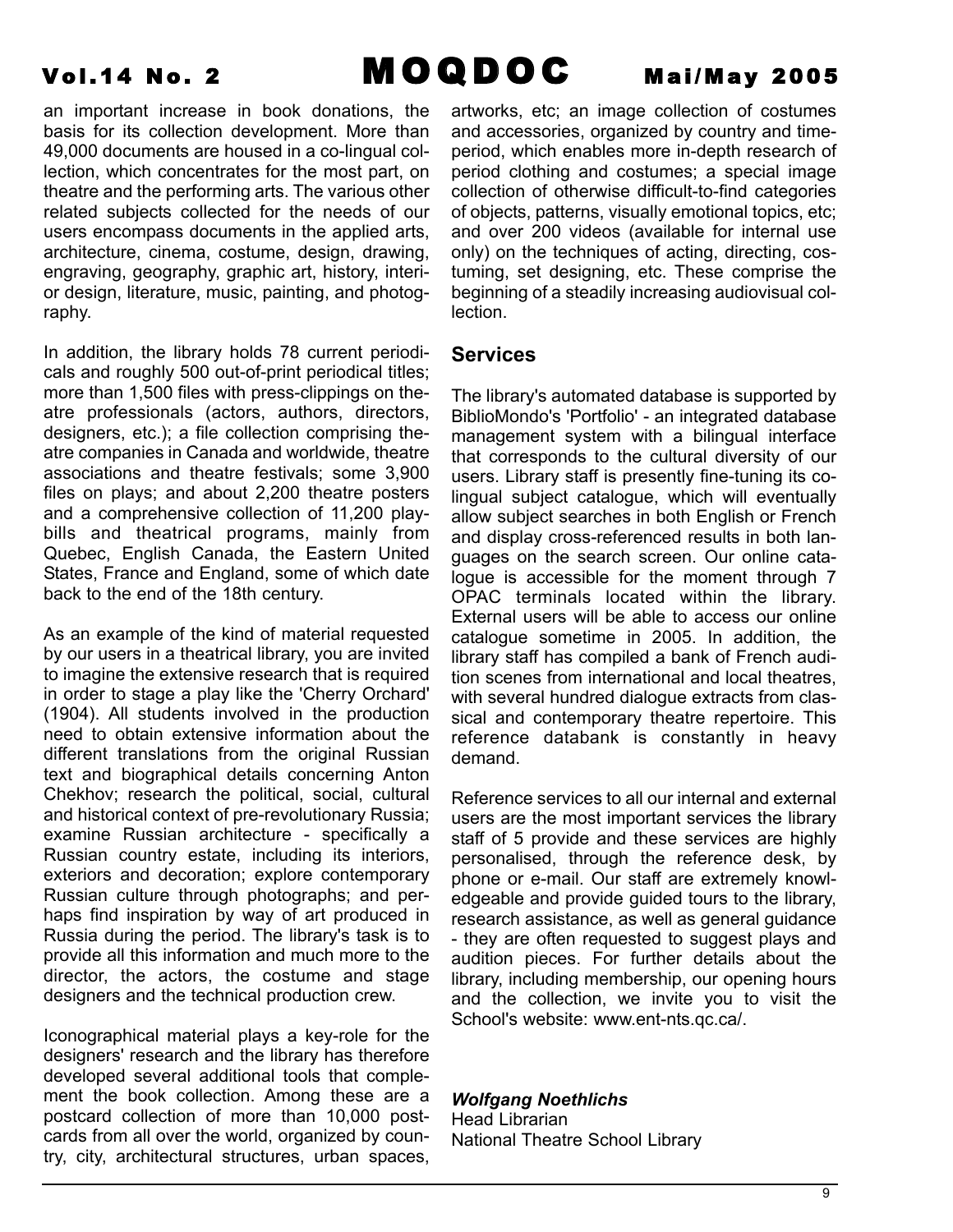Vol.14 No. 2 **MOQDOC** Mai/May 2005

### **Concordia Unveils Murals from York Theatre**

The unveiling of the York Theatre murals in the auditorium of Concordia University's new Integrated Engineering, Computer Science and Visual Arts Complex on April 18 revealed not only the beautifully restored art deco murals resurrected from the now demolished cinema, it also accentuated the continued significance of the role of libraries and archives in the preservation of our cultural history.



The York cinema, part of a larger complex that included apartments and retail spaces, was built in 1938. Emmanuel Briffa (1875-1955), one of the most sought-after theatre decorators in Canada, was hired to design the cinema's interior by the architects Perry, Luke and Little, an eminent firm whose collection of architectural drawings and plans are now housed in the Canadian Centre for Architecture. Unfortunately, the complex was left to deteriorate for decades before Concordia acquired the property in 1998 and the cost of repairs - estimated at \$4 million - presented a "major obstacle" to its renovation. For several years, what action would be

taken was the subject of much controversy.

Janet MacKinnon, the founding director of The Historic Theatres' Trust, met with the university in 1997 to discuss "various options for an adaptive re-use project for the building". The following year, Dinu Bumbaru, Policy Director of Heritage Montreal and Secretary General of the International Council on Monuments and Sites

(ICOMOS) attempted to convince the university of the intrinsic worth of restoration.

Despite their efforts, it was decided in 1998 not to restore the buildings. The then Vice-Rector of Services, Charles Emond summed up Concordia's position, "The Historic Theatres' Trust makes a compelling case for preserving buildings of historic importance. The difficulty is whether Concordia should use the limited government funds promised for new construction or the donations it hopes to receive from alumni and friends to preserve this now badly deteriorated building. This would make sense if the restored facilities met the University's needs, but initial assessments suggest that they will not. At best, they would either replicate existing holdings or require users to accept far less than ideal space."

Director of Special Projects at Concordia, Clarence Epstein recently explained how the university would uphold its commitment to preserve the historical significance of the cinema, "There were elements of the York decorative scheme that justified restoration, and we wanted to make sure these were incorporated into the new complex." A substantial budget was allocated for the restoration of decorative features of the cinema to be integrated into the new facility. Unfortunately, the interior of the theatre had decayed well past the point of repair, and only three of the eight original murals, as well as three stylized theatre masks on metal and a set of chevron decorative panels, could be recovered before the demolition.

Laszlo Cser, of the Toronto firm Restorart, was responsible for the complicated conservation process. A distinguished restorer who has worked on the Parliamentary Library in Ottawa, he described the challenges he faced. "The degree of damage that the murals sustained during and following their removal from the original site location was extensive," he said. This damage included mold, water damage and cigarette burns.

The most noticeable difference in the restored murals is the renewal of the original colour scheme. "The colour palette was determined by the original oils," Cser explained. "Removal of the dirt and grime accumulations and the discoloured varnish layers revealed the original palette." The project was time-consuming - each mural took between 120 and 500 hours to repair, at a cost over \$100,000.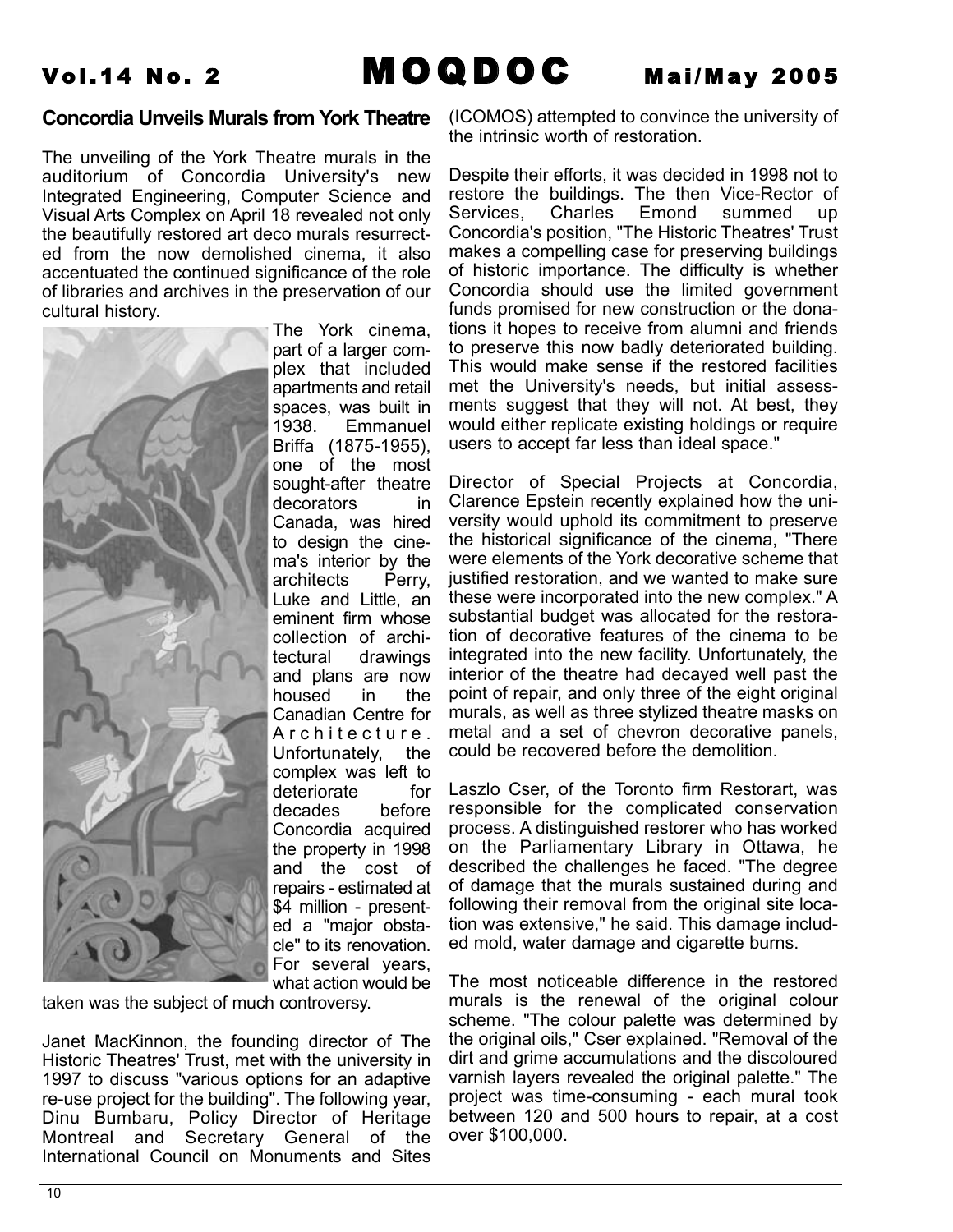The murals, painted by Kenneth Hensley Holmden (1893-1963), featured stylized nymphs considered somewhat daring at the time. These paintings were met with considerable acclaim. In an article published in November 1938, *La Presse* depicts the panels as "sections où se manifeste la diversité la plus imprévue de lignes et de colours." It was this reference in *La Presse* that identified the murals' creator. As if to emphasize the importance of the documentation of our cultural heritage, Dane Lanken, the author of *Montreal Movie Palaces* (Waterloo: Penumbra Press, 1993) revealed at the unveiling that he was unable to confirm who the artist was in time for the publication of his book - there being no easily accessible record identifying the murals' artist.

It is widely acknowledged that documentation supporting the historical and cultural significance of architectural buildings and monuments is crucial to convincing developers and institutions of the merits of restoration. To this end, Heritage Montreal continues to develop its Documentation Centre, a unique reference library of heritage, planning, renovation, legislation and urban issues (further details can be found at their website: http://www.heritagemontreal.qc.ca/). Its Policy Director Dinu Bumbaru spoke at the unveiling ceremony and argued for sustained compromise and support, 'interiors are a relatively unknown yet remarkable and highly vulnerable aspect of our heritage which have received insufficient attention from all public and private stakeholders. We must examine what lessons can be drawn from current conservation projects and plan intelligently for the future." As for the continued appreciation of the murals, Laszlo Cser encapsulated the feelings of many, "It will be left to the judgment of others to determine if the result was successful."

### *Amanda Kelly*

Internal Relations and Communications Department Concordia University

### **Symposium on Web Archiving at Library and Archives Canada Ottawa, February 3, 2005**

The symposium on web archiving organized by Library and Archives Canada opportunely coincided with a meeting of the International Internet Preservation Consortium (IIPC, http://netpreserve.org/), giving participants the opportunity to hear perspectives from around the world on this important issue. The IIPC came into being in 2003, when the national libraries of Australia, Canada, Denmark, Finland, France, Iceland, Italy, Norway, Sweden, the British Library (UK), the Library of Congress (USA), and the Internet Archive (USA) acknowledged the importance of international collaboration for preserving internet content for future generations. Its goals are: to enable the collection of a rich body of internet content from around the world to be preserved in a way that it can be archived, secured, and accessed over time; to foster the development and use of common tools, techniques, and standards that enable the creation of international archives; and to encourage and support national libraries everywhere to address internet archiving and preservation.

The dialogue of the symposium was characterised by a striking contrast between the ambitious, even brash, optimism of the San Francisco-based Internet Archive (a.k.a. Wayback, http://www.archive.org/), whose aim is to preserve the entire web for universal access, and the extremely cautious selective approach of the Library of Congress in Washington. The Library of Congress has established elaborate and thorough procedures for obtaining permission to download web content and ensure its archival integrity. However, the restriction to a handful of topics such as September 11, 2001 and the war in Iraq leads one to ponder whether future generations will not wish that the net had been cast more widely.

Copyright and legal deposit issues loomed large throughout the day. New Zealand leads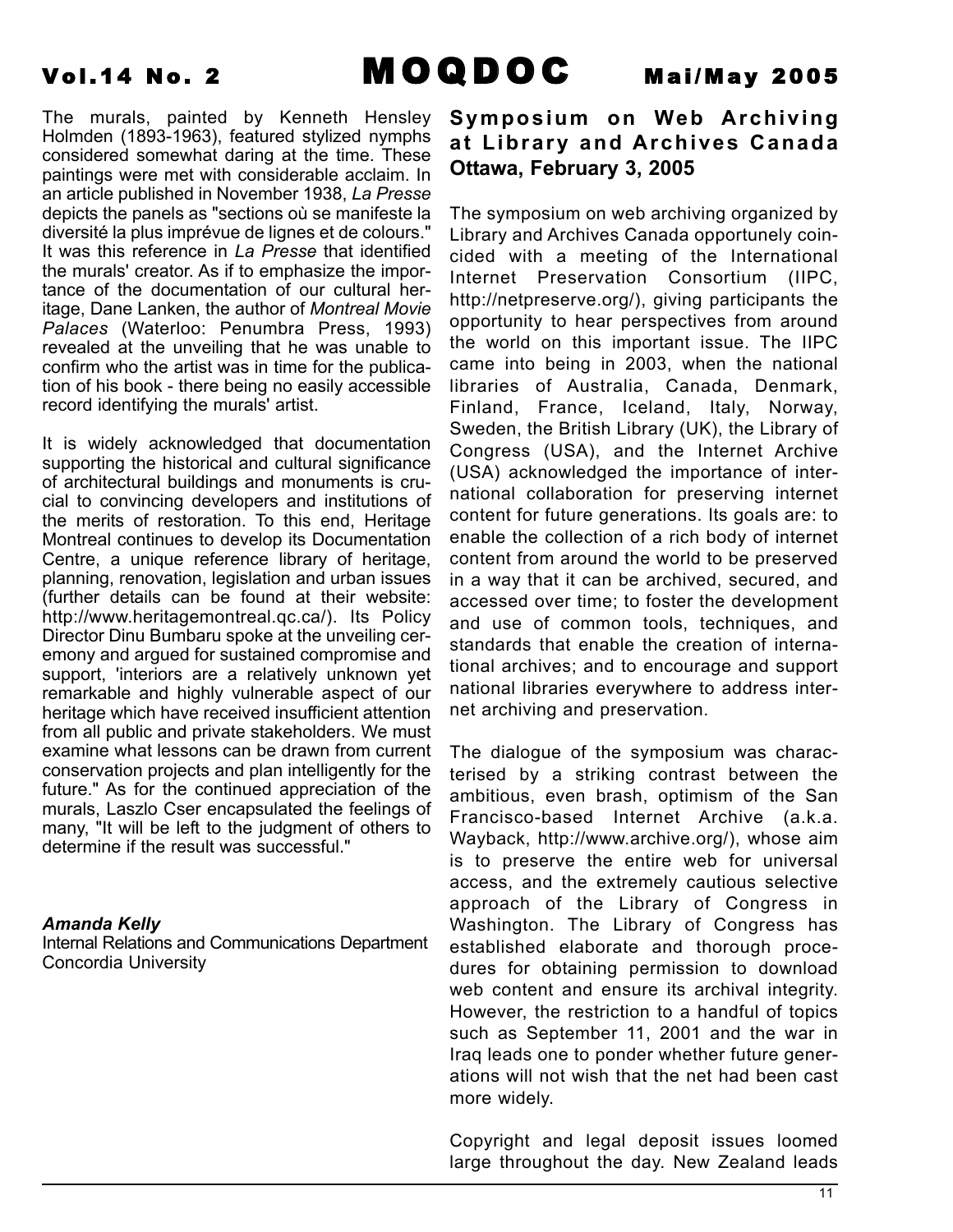the field in having already passed legal deposit legislation whereby the National Library of New Zealand is empowered to download web content from New Zealand servers. Other jurisdictions, such as the United Kingdom, are not far behind but the United States seems to be resistant to any kind of easing up of copyright restrictions. It was disappointing that no Canadian speaker was lined up to tell us where this country stands - perhaps they assumed we already knew? At any rate, Canada is a member of the International Internet Preservation Consortium and as the seminar progressed, it was possible to feel reassured.

While archiving the web sites that many of us fear are being lost is something that individual institutions cannot feasibly undertake alone, there is an international body focused on supplying practical solutions to the problem. Within the next year, the IIPC hopes to release an open source toolkit. Pioneered in Norway, it will enable archiving of web content at the local level.

### *Jonathan Franklin*

Head, Collections and Database Management, Library / National Gallery of Canada

### **La Collection Hoffman : un don unique à la bibliothèque du Centre Canadien d'Architecture**

En février 2005, trente-huit boîtes sont arrivées dans les réserves du Centre Canadien Architecture (CCA). Elles contiennent quelque 708 répliques en métal, marbre, paille, céramique, caoutchouc, plastique et verre d'édifices miniatures généralement existants, souvent connus, parfois détruits.

Au début des années 2000 Barry Hoffman, collectionneur de la région de Boston, décide de faire don de sa collection amassée minutieusement au fil des ans. Il cherche un musée qui saura apprécier ces objets, les préserver et les mettre

en valeur. Il souhaite aussi que sa collection puisse intéresser des chercheurs et favoriser des échanges. À l'occasion du congrès de la Souvenir Building Collectors Society tenu à Montréal en juin 2001, M. Hoffman visite le CCA et décide d'offrir sa collection à l'institution. Pour le CCA, ces miniatures associées à la culture populaire peuvent contribuer au débat sur l'art et l'architecture. De plus, ce don enrichit une petite collection d'édifices miniatures développée par Rosemary Haddad, alors bibliothécaire responsable des collections spéciales.

Parmi les objets, certains rares et peu communs attirent l'attention. Par exemple, l'édifice Coca Cola de Mexico, le Teatro Arnaca Antzokia de Bilbao (opéra), le stade civique de Buffalo, le pavillon américain de l'Exposition universelle de Bruxelles de 1958, la banque Hang Seng de Hong Kong. Aussi, les sanctuaires de Sainte-Anne-de-Beaupré, Notre-Dame-du-Cap, et trois différentes versions de l'Oratoire Saint-Joseph rendent hommage au patrimoine religieux du Québec.

Grâce à ce don, le CCA est devenu le premier musée d'Amérique du Nord à posséder une collection de miniatures d'édifices de cette envergure. Internet répertorie déjà plusieurs publications et sites consacrés à ces objets.



*Isabelle Crépeau*, Bibliothécaire adjointe, Acquisitions



Tiré d'un entretien avec Judy Silverman, Bibliothécaire en chef intérimaire Centre Canadien d'Architecture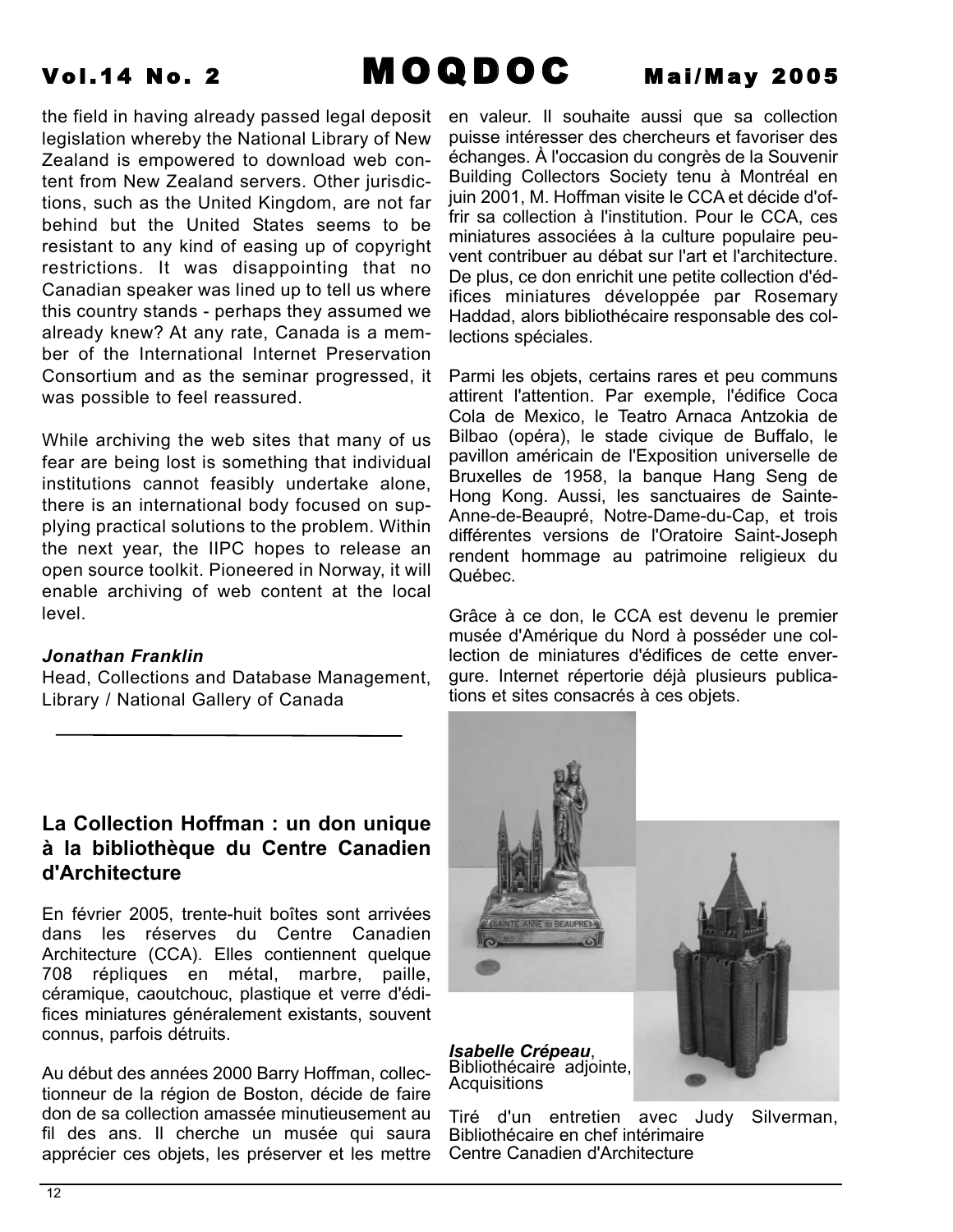Quelques publications disponibles à la biblio-**A Brief History of the ARLIS/MOQ** thèque du CCA :

Building, monument, landmark, bank replicas / Lance G. Oldham. Poulsbo, WA: Lance G. Oldham, 2001.

Coin banks by Banthrico / James L. Redwine. Atglen, PA: Schiffer Pub., c2001.

Monumental miniatures : souvenir buildings from the collection of Ace Architects / by David Weingarten and Margaret Majua. Norfolk, Va.: Antique Trader Books, c1999.

Souvenir buildings : a collection of identified miniatures / by Dort Fratzke Brown. Sacramento: Indisota Publishers, c1977.

Souvenir building collector : journal of the Souvenir Building Collectors Society. Vol. 1, issue 1 (Fall 1994). Roxbury, CT: Souvenir Building Collectors Society, 1994-

Magnificent obsessions : twenty remarkable collectors in pursuit of their dreams / Mitch Tuchman ; photographs by Peter Brenner. San Francisco: Chronicle Books, 1994.

Sites internet :

http://www.microcosms.net/

http://www.souvenirbuildings.com

http://www.SBCollectors.org

## **Professional Development Awards**

In 1997 Rosemary Haddad proposed the establishment of ARLIS/MOQ Professional Development Awards. The proposal was approved in principle by the membership at the Fall Meeting that year and at the Spring Meeting in 1998 a committee was created to establish procedure for the awards and administer them. Rosemary Haddad was the Chair, aided by cocommittee members Melinda Reinhart and Cyndie Campbell.

The intention of the awards is to foster local chapter members' participation in the activities of our national professional association, by supporting travel to the ARLIS/NA annual conference through a Travel Award and by covering the cost of an annual membership in the association.

The first Call for Applications was published in October 1998. A \$300 Travel Award was offered, along with a \$100 Membership Award. Applications were received in November and the winners were announced in December. Danielle Léger was the successful candidate for the 1999 Travel Award, while Claire Goldman was able to join ARLIS /NA thanks to the Membership Award.

In 1999-2000 the Committee Members were Cyndie Campbell (Chair), Melinda Reinhart and Renata Guttman. At the 1999 fall meeting of ARLIS/MOQ Rosemary Haddad proposed that the Travel Award be raised to \$500 and this was approved by the Executive Committee. The winners of the awards for the year 2000 were Pierre Boisvert (Travel Award) and Luce-Anne Courschene (Membership Award).

The Committee Members for 2000-2001 were Cyndie Campbell (Chair), Danielle Léger and Renata Guttman. A Travel Award of \$500 was offered, along with the \$100 Membership Award. Since no applications had been received by the early December deadline it was decided to extend the date for applications to January. This proved to be a more congenial time-frame for members (some of whom can only apply for permission to attend a conference during the same calendar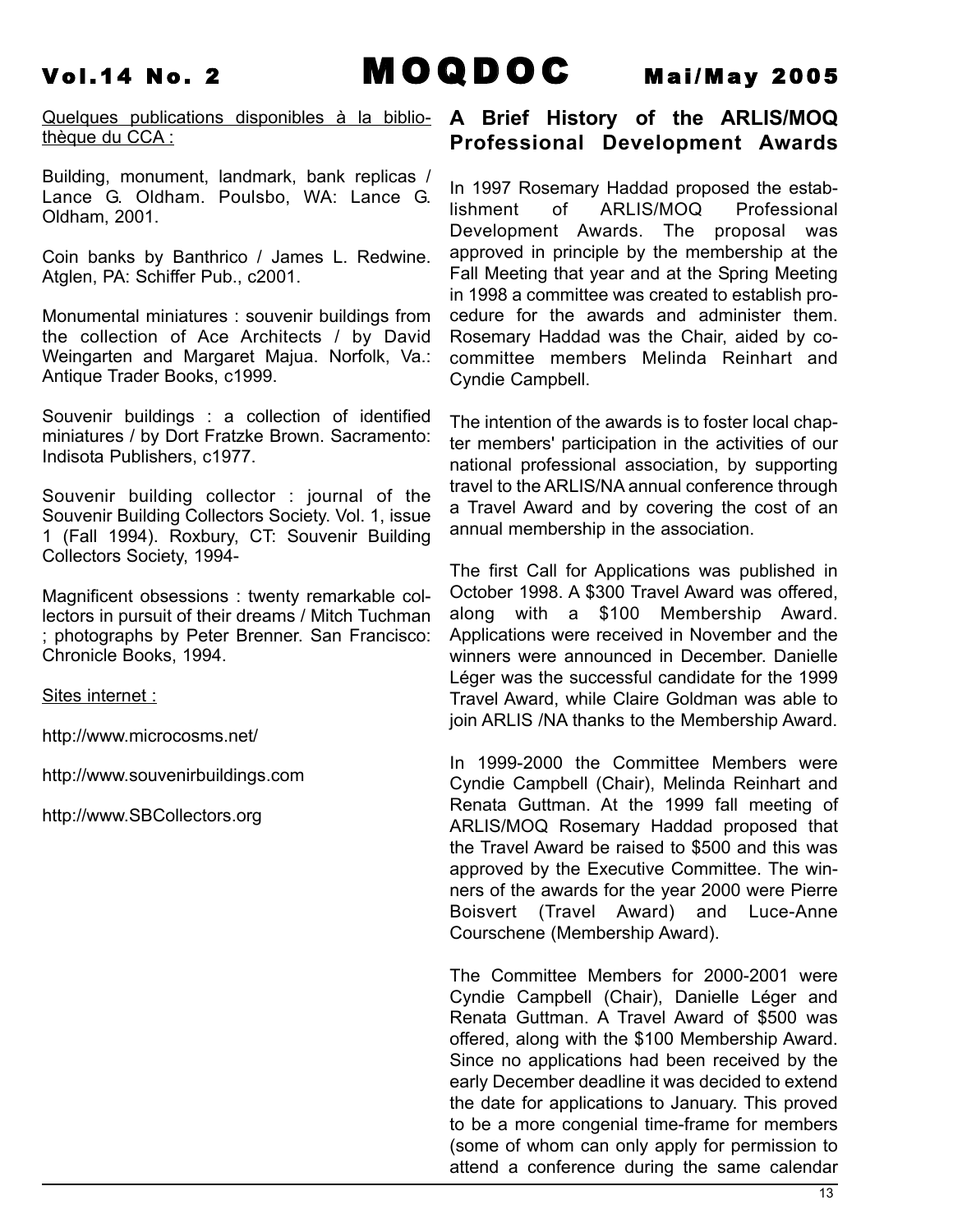year as the conference in question) and has been maintained since. The 2001 Travel Award was presented to Jonathan Franklin; there were no applications for the Membership Award.

In December 2000 the Awards Committee, acting upon a suggestion from ARLIS/MOQ members, proposed to the Executive Committee that an additional travel award be offered "to support travel to conferences of interest to art librarianship (other than the ARLIS/NA annual conference)". The amount offered for this Special Travel Award in any given year will vary based on the availability of funds beyond those designated for the Travel and Membership Awards. This new award was approved by the Executive Committee and the membership in the fall of 2001. The Special Travel Award, for an amount from \$300-\$500, was offered for the first time in the call for applications for the 2002 awards. Paul Chenier was awarded the Travel bursary for 2002 and Francesca Maniaci received the Membership Award.

Cyndie Campbell (Chair), Danielle Léger and Renata Guttman continued to administer the Professional Development Awards during 2003. At the Fall Meeting the Executive Committee proposed raising the amount of the Travel Award to \$800 (chapter finances permitting) and this was approved by the membership. The trio of awards were offered in 2003 and there were two applicants for the Travel Award. Unfortunately both were forced to decline the award due to financial and staffing upheavals that had occurred at their institution just before the announcement of the winners. No awards were presented for the year 2003.

The following year the Professional Development Committee proposed awarding two Travel bursaries to deserving applicants in view of the fact that no award been given out in 2003. The Executive Committee approved and Irena Murray and Francesca Maniaci were both recipients of the Travel Award for 2004.

In January 2004 Cyndie Campbell stepped down and Irena Murray took over as chair of the Committee, with co-members Danielle Leger and Renata Guttman. When Irena left Canada to take

up her new position as Director of the British Architectural Library Renata filled in as chair and Judy Silverman joined the Committee in time to participate in the call for applications and the selection of the winners. Catherine Carlyle was awarded the Travel bursary to attend the 2005 ARLIS/NA Annual Conference. There were no applicants for the Membership and Special Travel Awards.

Since 1998 ARLIS/MOQ has given out \$4800 in Professional Development Awards. Both the membership dues and fundraising revenues help to sustain this funding, which has benefited ten members to date. ARLIS/MOQ hopes all its members will continue to support chapter fundraising efforts with the same enthusiasm as in past years, and particularly encourages all members to take advantage of these available awards.

For more information regarding ARLIS/MOQ Professional Development Awards, please contact Melinda Reinhart, Chair, ARLIS/MOQ Professional Development Awards Committee, mel@alcor.concordia.ca

### *Renata Guttman*

Chair, ARLIS/MOQ Professional Development Awards Committee Head, Reader Services Canadian Centre for Architecture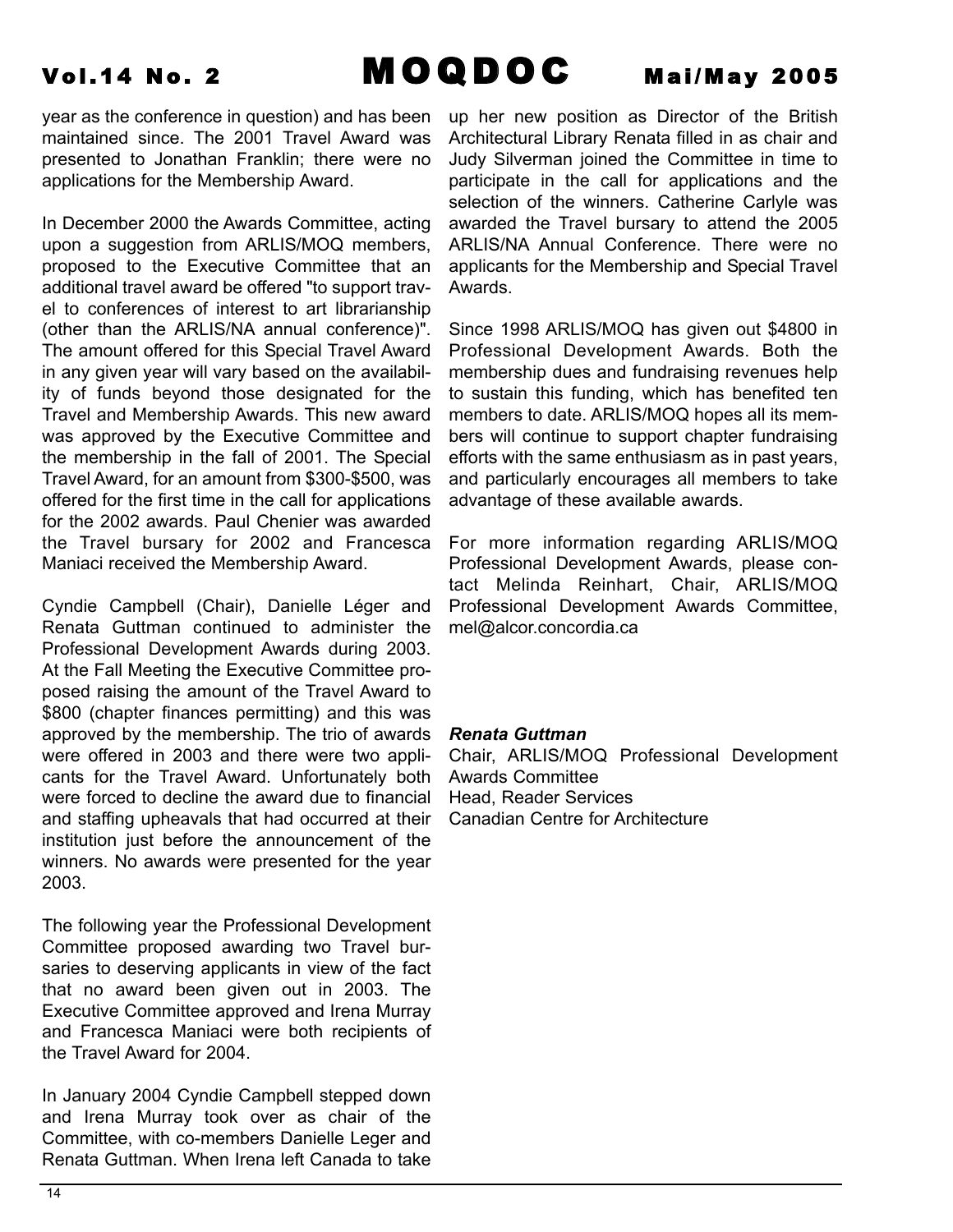### **PUBLICATIONS A New Reference Tool for Art in 19th Century Canada**

The *Index to Nineteenth-Century Canadian Catalogues of Art* is a 2,000-page, two-volume resource that helps identify, date and establish previous ownership of artworks, thus facilitating research on the history of artistic production, art collecting and the art market in 19th century Canada. Many of the 266 catalogues upon which the Index is based are scarce, fragile and scattered sparingly among Canada's museums and research libraries.

The *Index* is arranged by artist, listing 4,545 names, and also contains a supplementary index of 1,660 collectors. It includes all surviving catalogues of art exhibitions, auctions and permanent collections published in Canada before 1900. These range from the catalogue of an 1823 auction in Quebec City and exhibitions of paintings in 1830s Halifax, to the annual catalogues of the Art Association of Montreal, the Ontario Society of Artists, and the Royal Canadian Academy of Arts. Lesser known societies such as the Women's Art Association of Canada are also covered. The extensive Art sections of the Toronto Industrial Exhibition catalogues are indexed, as are the Canadian contributions to the great international exhibitions in London, Paris and Chicago.

Edited by Jonathan Franklin, Head of Collections and Database Management of the Library of the National Gallery of Canada, this five-year undertaking required 1,000 workdays of indexing, with half of the effort contributed by volunteers to the programs of the Library and Archives. The Friends of the National Gallery, meanwhile, provided crucial financial support. The *Index to Nineteenth Century Canadian Catalogues of Art* has been awarded the Art Libraries Society of North America's Melva J. Dwyer Award for an outstanding reference or research tool related to Canadian art or architecture.

*Index to Nineteenth-Century Canadian Catalogues of Art* Library and Archives of the National Gallery of Canada Occasional Papers, no. 6 ISBN 0-88884-786-6 \$175.00 Available from the National Gallery of Canada bookstore http://www.gallery.ca/

**PUBLICATIONS Un nouvel outil de référence pour l'art dans le Canada du XIXe siècle**

L*'Index des catalogues d'art parus au Canada au XIXe siècle* est un document de 2 000 pages en deux volumes qui facilite l'identification, la datation et l'établissement de l'historique des oeuvres, favorisant ainsi la recherche sur l'histoire de la création artistique, la collection d'œuvres d'art et le marché de l'art du XIXe siècle au Canada. Un grand nombre des 266 catalogues sur lesquels l'Index est basé sont rares, fragiles et dispersés dans les musées et les bibliothèques de recherche du Canada.

L'*Index* est organisé par artiste - on y trouve plus de 4 545 noms - et compte aussi un index supplémentaire de 1 660 collectionneurs. Il recense tout ce qui subsiste de catalogues d'expositions, de ventes aux enchères et de collections permanentes parus au Canada avant 1900. Ceci comprend un catalogue d'une vente aux enchères à Québec en 1823 et des expositions de peintures à Halifax pendant les années 1830, ainsi que les catalogues annuels de l'Art Association de Montréal, de la Ontario Society of Artists, et de l'Académie Royale des Arts du Canada. Des sociétés moins connues, tels que la Women's Art Association of Canada, sont aussi inclues. Les sections considérables d'art des catalogues de la Toronto Industrial Exhibition sont indexées, ainsi que les contributions canadiennes aux grandes expositions internationales à Londres, à Paris et à Chicago.

Rédigé par Jonathan Franklin, chef, Gestion des collections et des bases de données, à la Bibliothèque du Musée des beaux-arts du Canada, cette entreprise de cinq ans couronne environ un millier de journées de travail, effectuées en grande partie par des bénévoles des programmes offerts par Bibliothèque et Archives. Les Amis du Musée, pour leur part, en ont soutenu l'édition de leurs deniers. L*'Index des catalogues d'art parus au Canada au XIXe siècle* a reçu le prix Melva J. Dwyer de la Art Libraries Society of North America pour un instrument exceptionnel de consultation et de recherche dans le domaine de l'architecture et des arts canadiens.

*Index des catalogues d'art parus au Canada au XIXe siècle* Documents hors-série de la Bibliothèque et Archives du Musée des beaux-arts du Canada, no. 6 ISBN 0-88884-786-6 175,00 \$ Disponible de la Boutique du Musée des beaux-arts du Canada http://www.beaux-arts.ca/